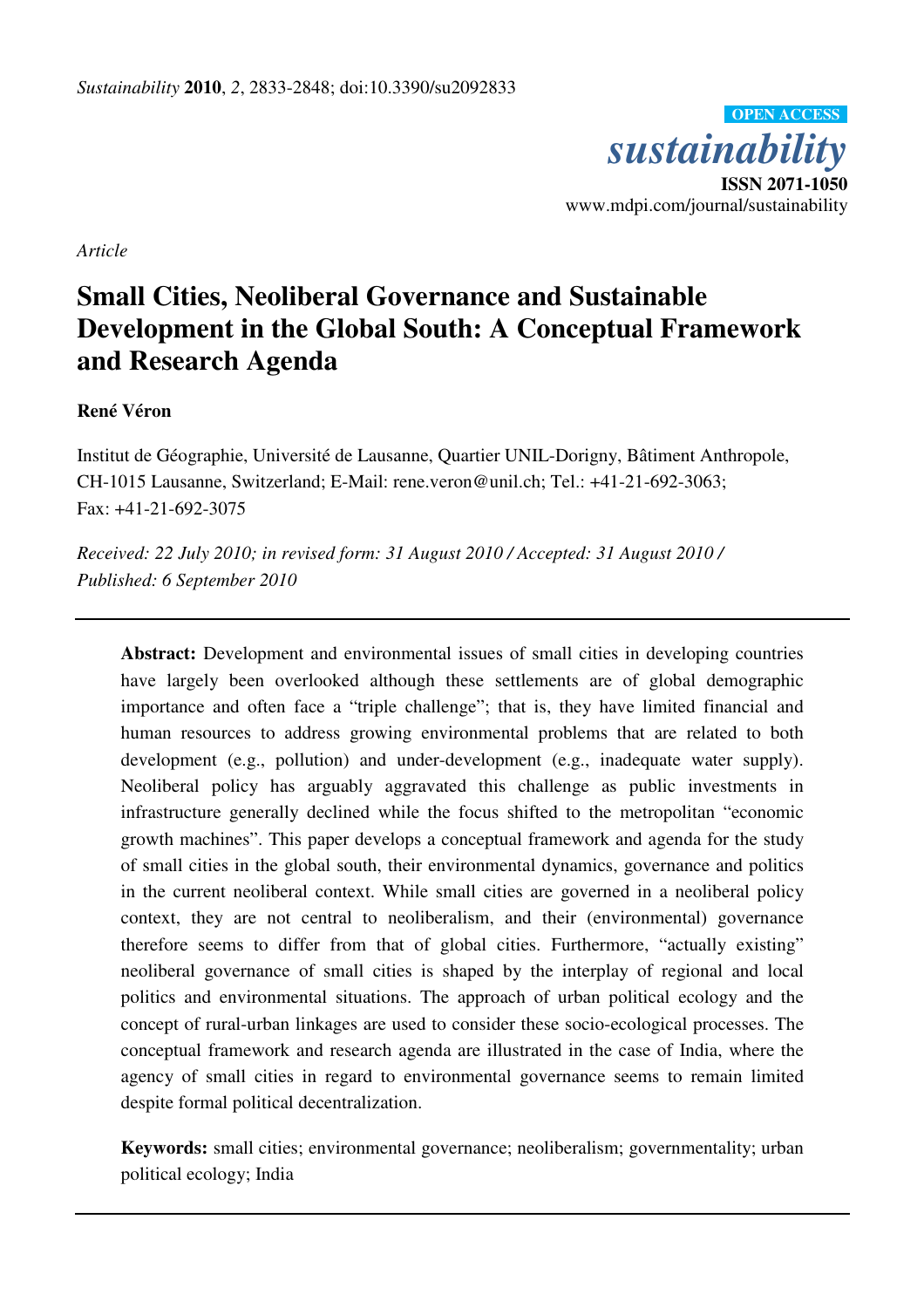#### **1. The "Triple Challenge" of Small Developing Cities**

Development research and practice have recently paid increased attention to urban issues as the world's urban population outnumbered the rural population in the late-2000s for the first time in human history [1]. This caused cities of the global south to be generally viewed as sites of both economic growth and prosperity, as well as slums and poverty [2,3]. Within a classic body of literature on "third world cities", addressing the issue of inadequate provision of services and amenities [4-6], there has been considerable attention to environmental issues, interpreted in a wide sense to include the built environment and environmental amenities, such as housing, clean water or sanitation [7-9].

This literature argues that developing cities face a "double burden" as they are simultaneously affected by environmental problems related to "development", industrialization and increased consumption (e.g., resource overuse, waste production, pollution, greenhouse gas emission) and related to "underdevelopment", poverty and lack of infrastructure (e.g., inadequate housing, sanitation, solid waste management, hazardous work and living conditions). Corresponding to these types of environmental problems, "green agendas" (addressing longer-term, often global, ecological issues) and "brown agendas" (addressing imminent and more localized environmental health issues) were characterized. In practice, these agendas of course overlap and are linked. For example, air pollution affects both the future global climate and the current health conditions in cities. Rather than overemphasizing conflict between these environmental agendas, therefore, sustainable urban environmental governance need to seek their reconciliation [10]. The World Bank urban development strategy, for instance, identifies brown environmental issues as a priority for developing cities, which could also effectively address less pressing green agenda problems thanks to carbon financing schemes [11].

However, development research and practice often overlooked the development and environmental issues of smaller cities, although more than half of the world's urban population lives in agglomerations of less than 500,000 inhabitants, and although (environmental) infrastructure and living conditions tend to be worse there than in large cities [1]. Small cities are rarely recognized as important places with their own (partly self-determined) history, or what Jennifer Robinson called "ordinary cities" [12]. The World Bank, for example, seems to consider smaller cities and towns only through their function within national urban systems. Thereby, small cities are uniformly recognized as specialized, generally manufacturing, urban centers that serve larger cities with standardized products and a commuting workforce; towns are regularly viewed as market centers for agricultural products, providers of seasonal non-farm employment opportunities and local hubs for educational and health facilities [3].

Yet it has been recognized that smaller cities face an even tougher challenge to address both "green" and "brown" environmental issues than their larger counterparts as they have fewer financial and human resources and lack political clout [13]. I refer to this as the "triple challenge" of environmental governance. Arguably, neoliberal reform policies have further aggravated this situation through generally declining government budgets and having an inherent tendency to focus on economic growth and thus the supposed "growth engines"; that is, the metropolitan and world cities. On the other hand, it has been suggested that smaller cities are more manageable because they have "smaller" environmental problems and fewer agglomeration diseconomies. Due to their size, they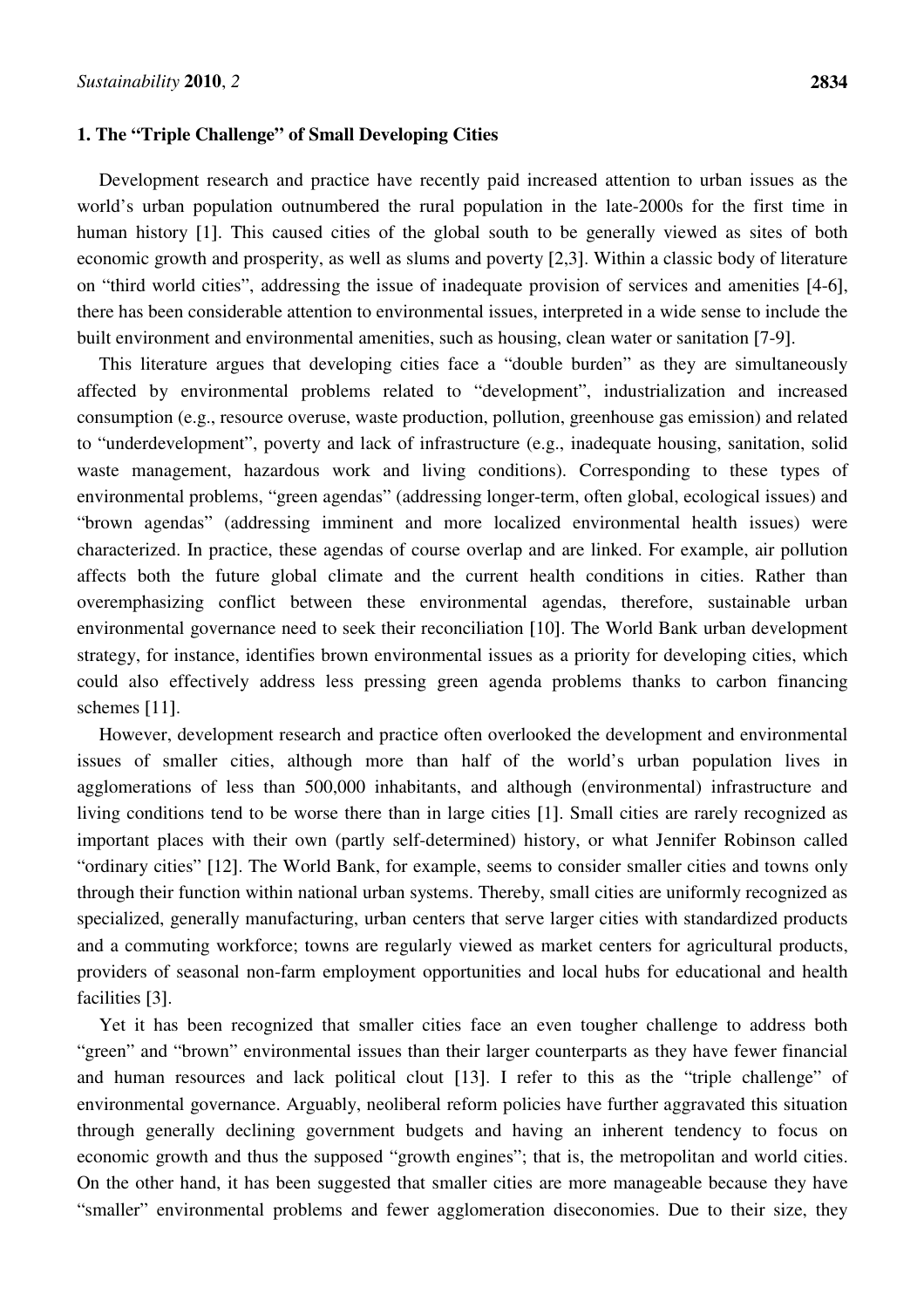would also have greater flexibility to respond to environmental problems quickly and at an early stage [1]. Furthermore, political decentralization—which often coincides with, and is sometimes even linked to, neoliberal economic reform—can in theory enable small municipalities to respond to the triple challenge of environmental governance more effectively, taking into account the locality-specific environmental problems and political-historic contexts. In some cases, political decentralization indeed opened new opportunities for democratic, participatory environmental governance such as in the framework of the Local Agenda 21, as in the case of Peru [14].

This paper aims to contribute to nascent research on small cities in the global south, with particular emphasis on their environmental governance in a neoliberal context. Thereby, small cities are not viewed as homogenous and functionally defined types of human agglomerations, but as places with their own history, potential agency and specific environmental and political contexts. Similarly, neoliberal governance is not seen as a homogenous, immutable policy approach but as one with locality-specific forms and trajectories. Consequently, generalizations on the relationship between neoliberalism and sustainable urban development are problematic. The objective of this paper is therefore more modest. It involves an attempt to develop a conceptual framework for the study of interrelations between neoliberalism, urban governance and environments that gives justice to the diversity of small cities of the global south and their urbanization process.

After this introductory section, the term "small cities" will be defined for the purpose of this paper. The subsequent two conceptual sections examine the relationship between cities and neoliberalism, as well as between politics and environmental change (as viewed in the perspective of urban political ecology). Thereby, the specific situation of small cities is contrasted and compared with that of large cities, for which more information is available. The following more empirical and illustrative section describes issues related to small cities' environmental governance in the contemporary context of neoliberal policy in India. Rather than with conclusions, the article ends with an agenda for further research on small cities, urban governance and environments in India, and elsewhere in the global south.

#### **2. Defining "Small Cities"**

The term "small" cities (like "urban") is ambiguous and context-dependent, as are the related concepts of "intermediary" or "secondary" cities. Small cities lie somewhere between the poles of an urban-rural continuum; yet their boundaries to large cities and to towns are blurred and to some extent arbitrary.

Commonly, smallness of cities is defined in terms of population size (e.g., <500,000 as in the above-cited UNFPA report). But defining universal cut-off points is problematic because of country-and region-specific settlement structures. Population size seems also not to be the most determining characteristic of cities. For instance, the cities of Lausanne in Switzerland, Guelph in Canada, and Maldah in India, have all a population of a little over 100,000 but they have very little in common socially, economically, politically or culturally.

Another common definition of (small) cities is based on their political-administrative (or municipal) status. In India, for example, large and metropolitan cities are organized as city corporations, smaller cities tend to form municipalities, and villages are organized under the rural *panchayat* system.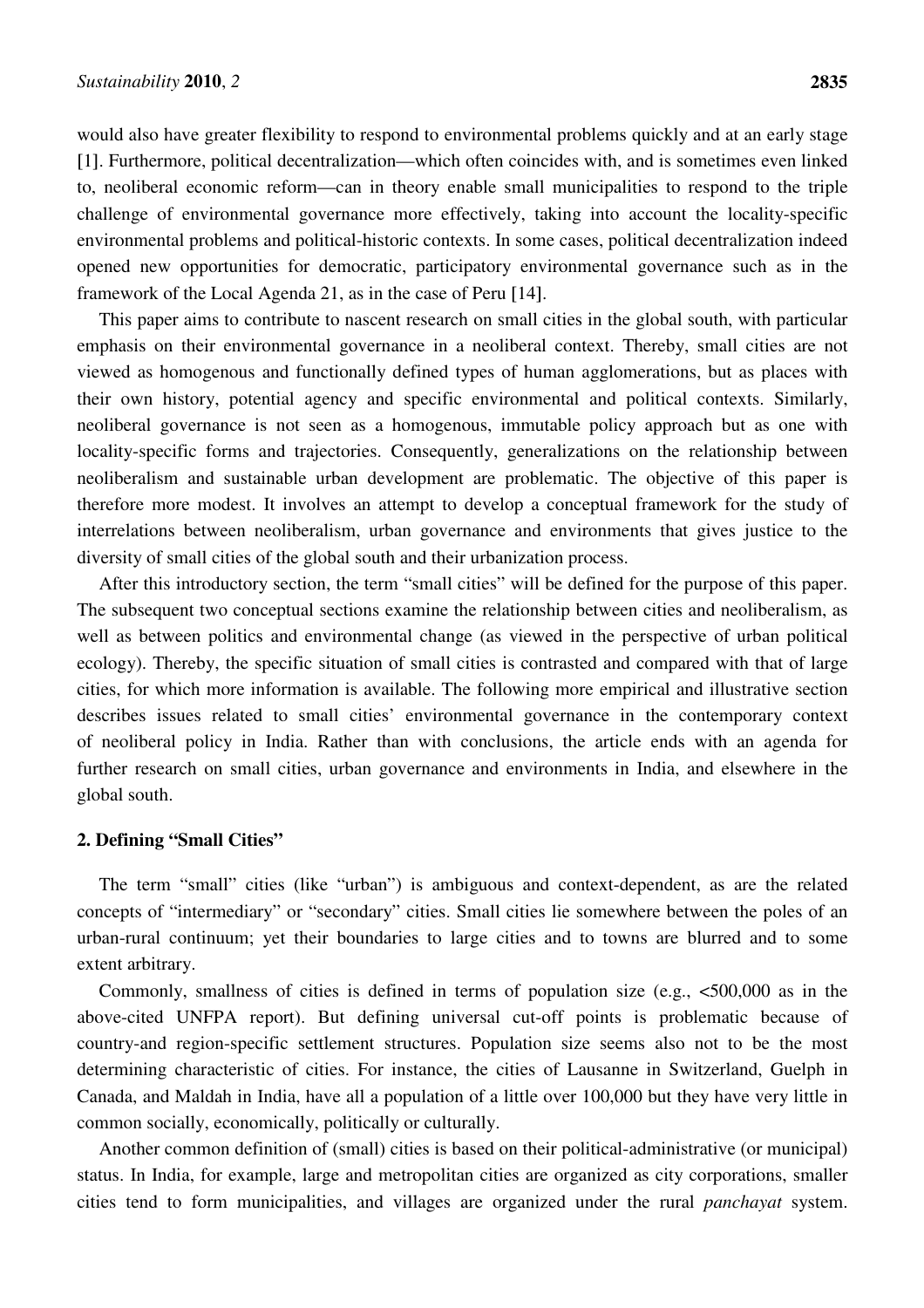However, municipal status is an inadequate marker for small cities, as incorporations tend to follow primarily political criteria and can be arbitrary. Furthermore, administratively defined smaller cities may exist within larger urban agglomerations (or city regions), for instance at the metropolitan periphery, that would have little in common with more "provincial" small cities (which are the focus of this paper). Nevertheless, municipal status is a relevant factor of environmental governance, as the rights and responsibilities vary between cities of different political-administrative positions.

Finally, there are functional definitions of (different types of) cities. For example, the World Bank defines small and medium-sized cities based on microeconomic criteria as centers where scale and localization economies exist (thanks to agglomeration and specialization); "urbanization economies", by contrast, would only be characteristic of "large" cities where a diversified economy leads to productive and creative spill-overs between different industry and knowledge sectors ([3], see also [15]). Furthermore, the concept of "intermediary" cities defines urban agglomerations based on their position in a national urban system as those that provide the economic links between rural towns and metropolitan areas [16].

In this paper, however, I take a cue from Bell and Jayne's geographical political-economic conceptualization of small cities [17]. They describe small cities as having limited urbanity and centrality; that is, small cities have limited political and economic reach beyond their immediate region, they have limited aspirations, and they self-identify as "small". While they are not the pinnacle of (an externally defined) modernity (as the "world cities"), they can be regarded as "ordinary cities" with their own social, economic, political and environmental history and possibly their own notion of modernity [12]. Whether they are intermediating between rural and metropolitan areas, and whether they bring about scale, localization and urbanization economies, is treated here as an empirical question rather than as a definition criterion.

#### **3. Urban Neoliberal Governance: Are Small Cities Special?**

The use of the term "governance" instead of "government" points to a pluralist perspective, which I deem necessary as neoliberal practice tends to incorporate the private sector and civil society into the process of policy formulation and implementation. Governance can be understood as a network of governmental, market and societal actors, organizations and institutions that create and implement public policy. "Urban governance" relates to the governing of cities, including their built and "natural" environment. The label "neoliberal" is more problematic and requires some elaboration.

From a political-economy perspective, neoliberalism is understood as an ideology that stresses the importance of individual (entrepreneurial) freedoms and responsibilities, free markets and a non-interventionist, facilitating state for economic development and human well-being. Neoliberalism was put into practice in the late 1970s and early 1980s in form of Thatcherism and Reaganomics. It swept through the global south by way of structural adjustment programs in the 1980s and 1990s, and has since become mainstream political practice [18]. While it implied the dismantling of a functioning Keynesian welfare state in the west, neoliberalization in the global south involved a shift from an interventionist (in some cases developmental but not always welfare-effective) state toward a more retreated, facilitating state.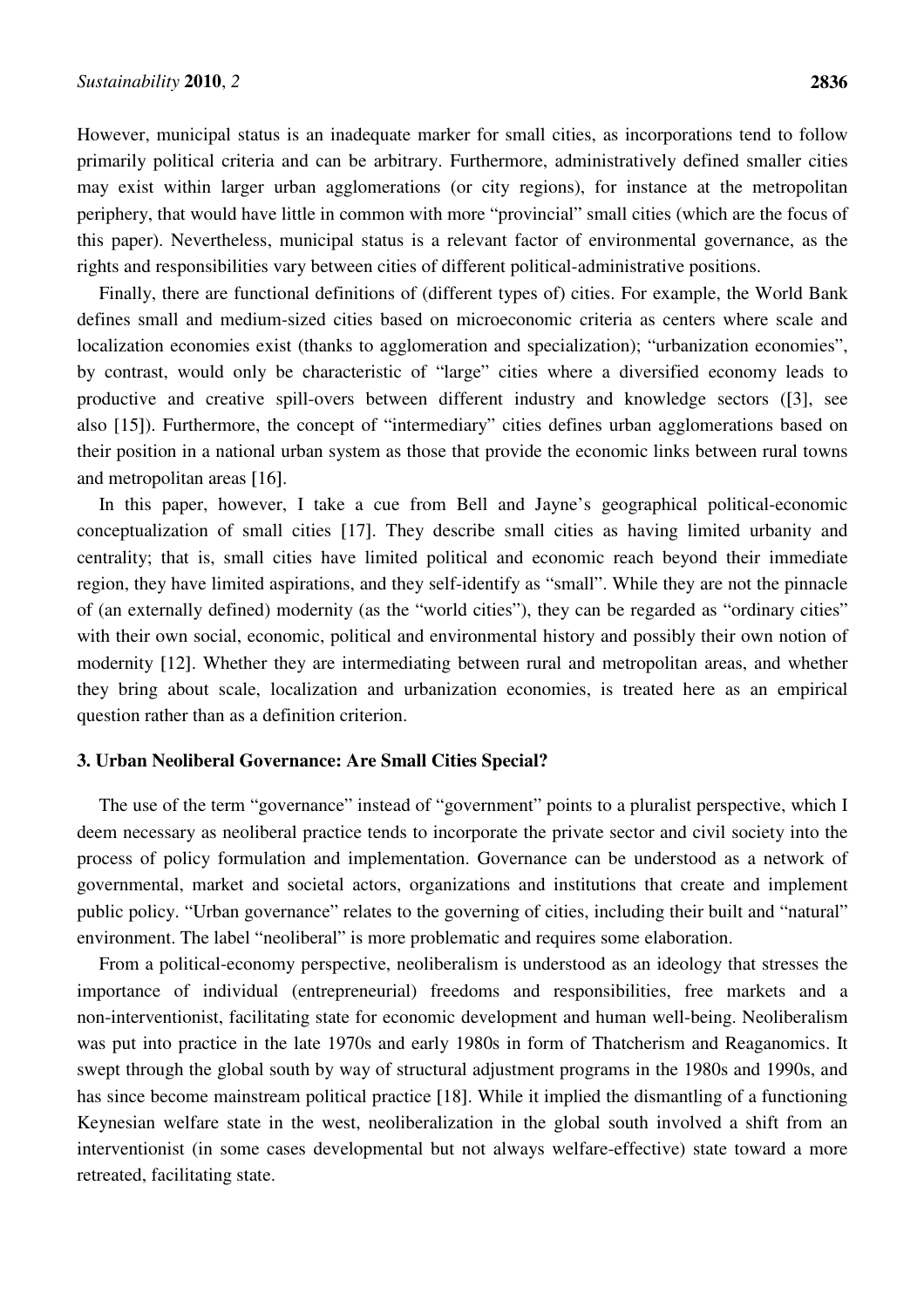Neoliberalism has also implied the rescaling of economic and political activities, commonly captured through the term "globalization", for which metropolitan areas have been central. A hierarchical transnational network of global and regional cities and city regions has supplemented, though not replaced, the post-war territorial ordering of the international economy into nation-states [19,20]. Political economic restructuring has arguably been the most intense in metropolitan areas, which have also served as test grounds for neoliberal governance experiments in European and North American countries [21]. The western neoliberal metropolis, for instance, has undertaken city beautification and gentrification, offered corporate tax benefits and business opportunities, and engaged in place-based marketing, in order to attract a highly skilled "transnational" workforce and private investment in a context of increased competition between global cities [21]. Initiatives to improve urban environmental health have equally been an integral part of this neoliberal program to become globally competitive [22].

Yet, local agency and history have produced diverse outcomes in the governance of (global) cities despite the common context of neoliberal globalization [23]. Indeed, neoliberal ideology interacts with inherited local institutional and political structures to produce manifold path-dependent "actually existing" neoliberalisms on national, regional and city scales [21]. On a large scale, broad differences between "western" and "southern" cities are apparent. In third-world cities, for instance, global competitive pressures have been particularly strong due to coinciding economic liberalization and increased export-orientation policies since the 1980s replacing widespread import substitution policies [24]. Some large third-world cities responded with neoliberal governance initiatives similar to those in western cities to attract (foreign) capital and highly skilled labor (see [25] for a comparative description and analysis of governance initiatives in the aspiring global city regions of Johannesburg, Mumbai, São Paolo and Shanghai). However, resulting inequalities have arguably been more pronounced than in western cities. Furthermore, the structural adjustment programs of the 1980s and 1990s put particular financial pressures on cities in the developing world, many of which were at the same time given more rights and responsibilities as part of coinciding political decentralization. This provided fertile grounds for neoliberal policy experiments with greater roles for the private sector and civil society, also in the environmental field. New forms of environmental governance involved deregulation, reregulation and public-sector reform [26]. In developing countries, urban infrastructure and environmental amenities have increasingly been provided by private firms and public-private partnerships. The urban environment has also become commoditized, for instance, through the implementation of user fees for municipal services, such as water provision. Where public-sector institutions remained, there has been pressure to render them more efficient and competitive through reform [26].

However, neoliberalism can be understood not only as an ideology with its associated political-economic system, but also as a particular rationality and technology of (state) rule, or "governmentality" [27]. Neoliberal urban governance is not simply a response to economic globalization but also reflects how power/knowledge is exercised to achieve government objectives regarding the management of urban populations and environments. Rather than relying on the disciplining of individuals, for instance, "spatial governmentality" is applied to influence or "improve" social order in the neoliberal city [28]. Spaces are segregated and governed through the creation of gated communities and their protection through private security firms, through slum removals or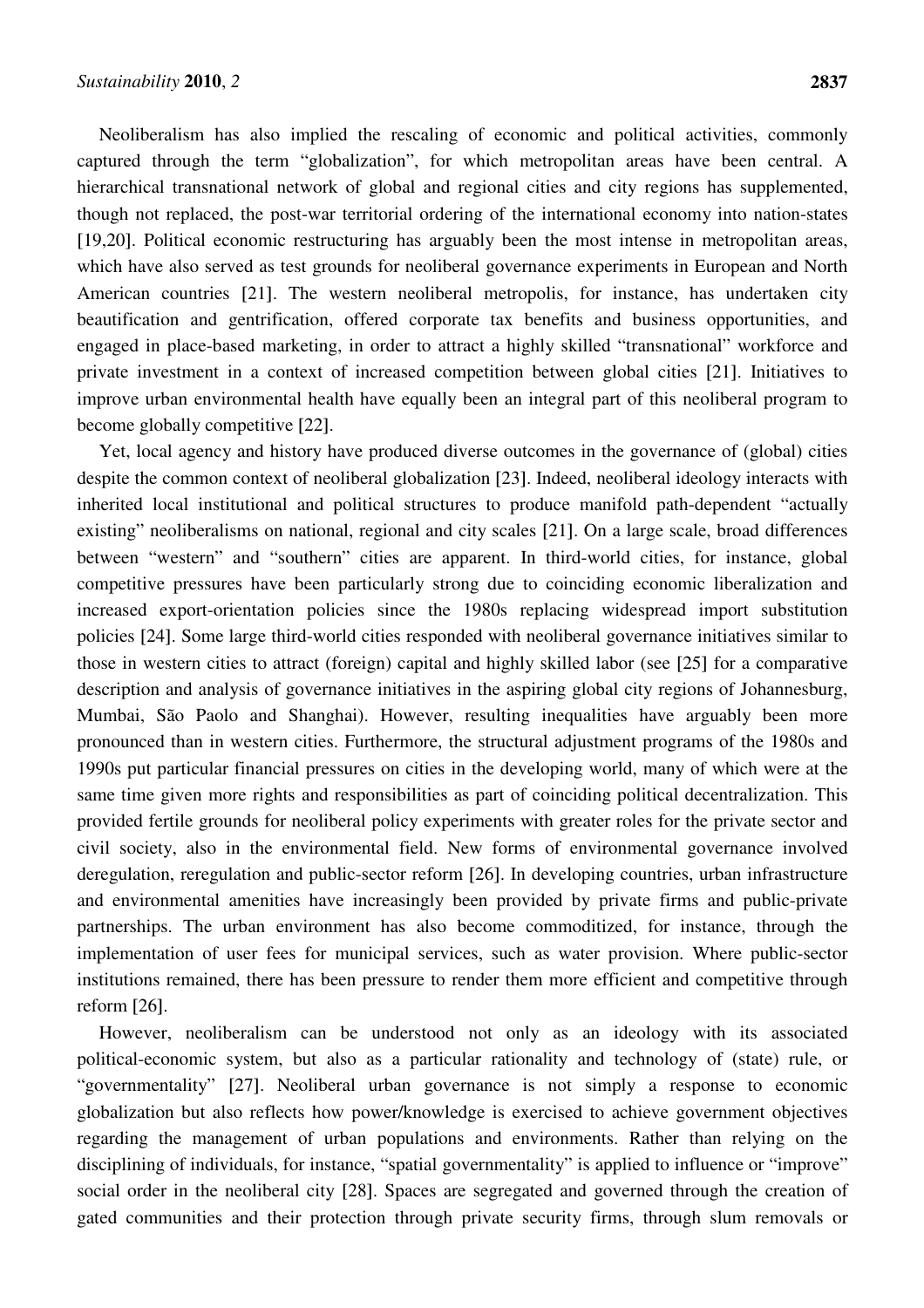regularizations, and through the zoning of informal economic activities, for example [29,30]. But as the currently predominant rationality and technology of rule, neoliberal governmentality also encompasses the more subtle forms of self-enforcement and self-disciplining [31,32] as they are applied in community-based projects, decentralized and participatory planning initiatives, and the increased inclusion of civil society in decision-making processes. For instance, decentralized resource management can lead to increased environmental awareness and self-restraint among local communities creating environmental subjectivity over time [33].

Forms of neoliberal governmentality often imply a depoliticization and technocratization of the policy-making process. In Indian and Latin American global cities, for example, the increased involvement of civil society (in which well educated, upper-middle class people are overrepresented) and the growing weight of an associated "new politics" (which is no longer based on class and on political parties) have frequently meant the economic and political marginalization and social exclusion of the urban poor [34]. Furthermore, growing environmental subjectivity among urban middle classes in India and elsewhere in the global south tends to be elitist and socially unjust, rather than progressive [35]. Generally, spatial, civic and environmental neoliberal governmentality have contributed to growing social inequalities in contemporary metropolises. Their ecological effectiveness is more difficult to assess from the existing literature.

The implementation and implications of neoliberal governance are much less well documented in the case of small cities. By definition, small cities do not aspire to become global cities; place-based marketing and city beautification (including environmental-improvement) strategies are thus less relevant than in metropolises. Activities to govern through space, such as through the creation of gated communities or the regularization of slums, are absent or at least less pronounced than in global cities. Yet, small cities are placed in national and sub-national policy contexts and thus also affected by the trend toward neoliberal governance, including the introduction of user fees and private-public partnerships, the pressure to render remaining public sector entities more market-oriented and economically effective, and the implementation of political decentralization. Small cities may also compete with each other for—often dwindling—funds and projects from domestic and foreign governments and donors.

Certainly, small cities need not simply imitate the neoliberal governance practices of metros; they are capable of carrying out successful experiments in urban governance, as a list of best practices in improving the living environment demonstrates [36]. But given their different position in relation to globalization processes, the question arises whether neoliberal environmental governance of small cities differs qualitatively from that of larger counterparts. Is there a manifestation of neoliberalism that is specific to small cities?

As mentioned above, "actually existing" neoliberal governance is path-dependent and its trajectory is interwoven with national or local political institutions. A small city's environmental governance co-depends on local history and the composition, power and nature of relevant local actor groups, including political parties, bureaucrats, civil society organizations, business associations and the media. Furthermore, practiced urban environmental governance is, so I would argue, not only shaped by political context, history and culture, but also by their interplay with local environmental situations, problems, processes and perceptions. To integrate such socio-ecological processes in a conceptual framework of environmental governance of small cities, this paper refers to the approach of urban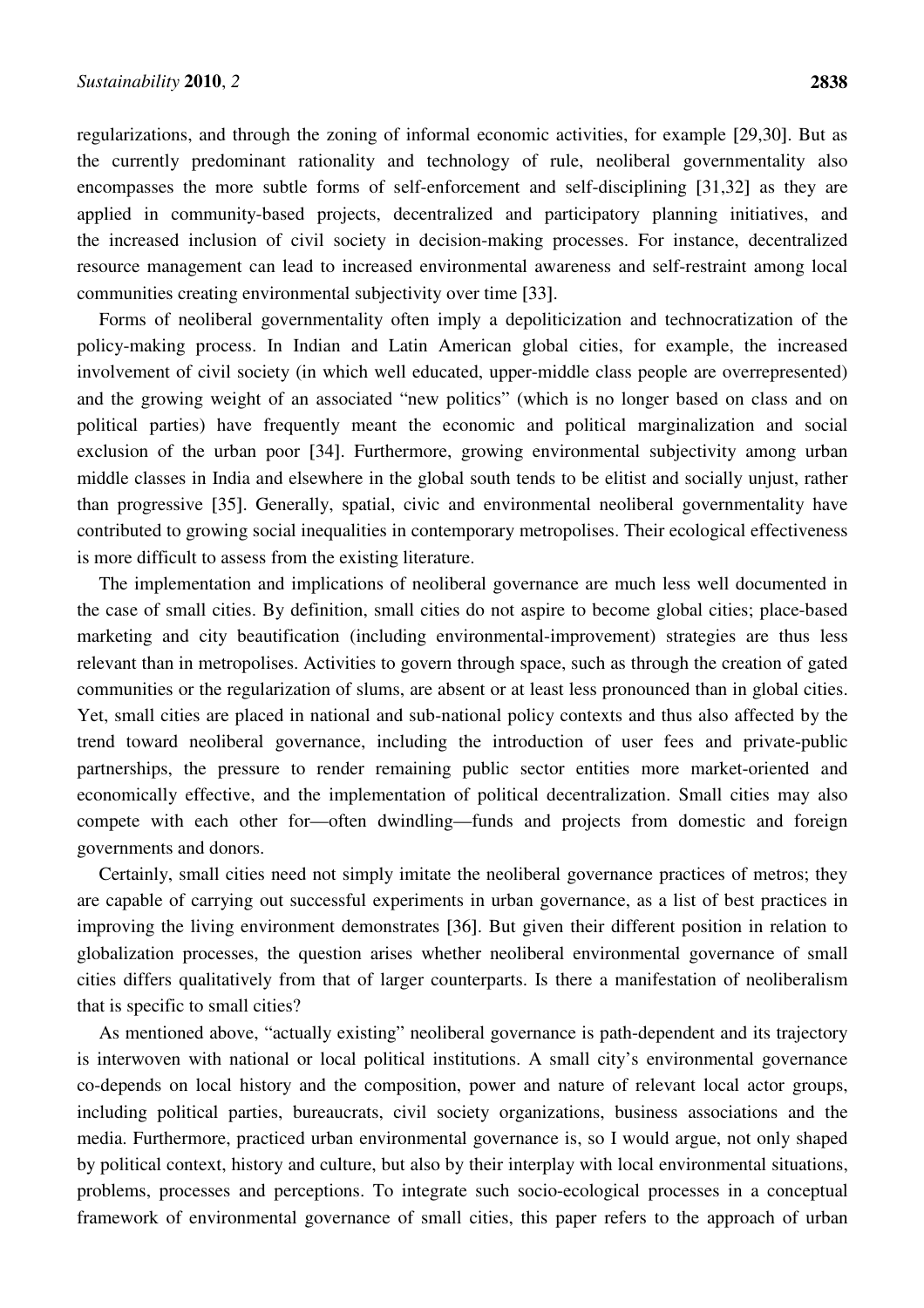political ecology. Thereby special attention is given to small cities distinct environmental and spatial relationships with the rural hinterland and with the metropolises of the regional urban system.

#### **4. Urban Political Ecology and Rural-Urban Linkages**

Political ecology developed in the 1980s as an interdisciplinary approach examining the relationships between political economy and environmental change related to land-based resources in the rural context of developing countries [37]. Since then, however, its scope has been broadened to include first-world issues, different types of resources, and urban phenomena. Around the latter, the field of urban political ecology started to form in the early 2000s [38,39]. This nascent field views cities (following [40,41]) as socially and politically produced "urban nature" and assumes dialectical relationships between urban environmental and socio-political processes—often understood as a metabolic relationship [42,43]. Following the tradition of the original rural-focused political ecology, urban political ecology emphasizes power relations, unequal resource access, politics and the wider political-economic context in the analysis of the co-production of urban society and the environment. Intertwined with such a materialist (and commonly Marxist) analysis, urban political ecologists have paid attention to cultural power and discursive practices in the social construction of the environment and of "environmental problems" [44] and they related to actor-network theory and other approaches that put more emphasis on nature and non-humans as agents [45-49]. The conceptual framework developed in this paper, builds on the urban political ecology tradition to consider the mutual relationship between urban environmental change and governance, politics and power, and by relating these socio-ecological processes to the wider political-economic and governmentality context of neoliberalism. Attention also needs to be paid to the social constructions by different stakeholders of environmental processes as "problems", and the framework developed here will share the urban political ecologists' normative orientation to put emphasis on the views of disadvantaged groups and on (environmental) marginalization processes.

There have been a growing number of urban political ecology case studies on issues in large cities around the world [43]. However, the application of a political ecology approach to the study of small cities has remained rare; although socio-ecological processes are likely to be distinct in small cities because of their strong socioeconomic and environmental linkages to the rural hinterland and their often intermediary role between rural and metropolitan areas [16]. Only a few urban political ecology studies have paid explicit attention to urban-rural linkages; these exceptions include analyses of how water has been captured from a city's rural hinterland [50,51] and studies of urban energy and wood-based fuels [52,53]. A related body of literature on the peri-urban interface and urban-rural interactions in developing countries [54-56] is more comprehensive and also points to pollution and other urban-rural linkages, such as migration, remittances and the circulation of ideas and values. All these interactions are relevant for urbanization processes and local environmental politics of smaller cities and therefore need to be considered in a framework for future study. Similarly, their role in the regional urban system (for example, as manufacturing or mining centers) requires special attention.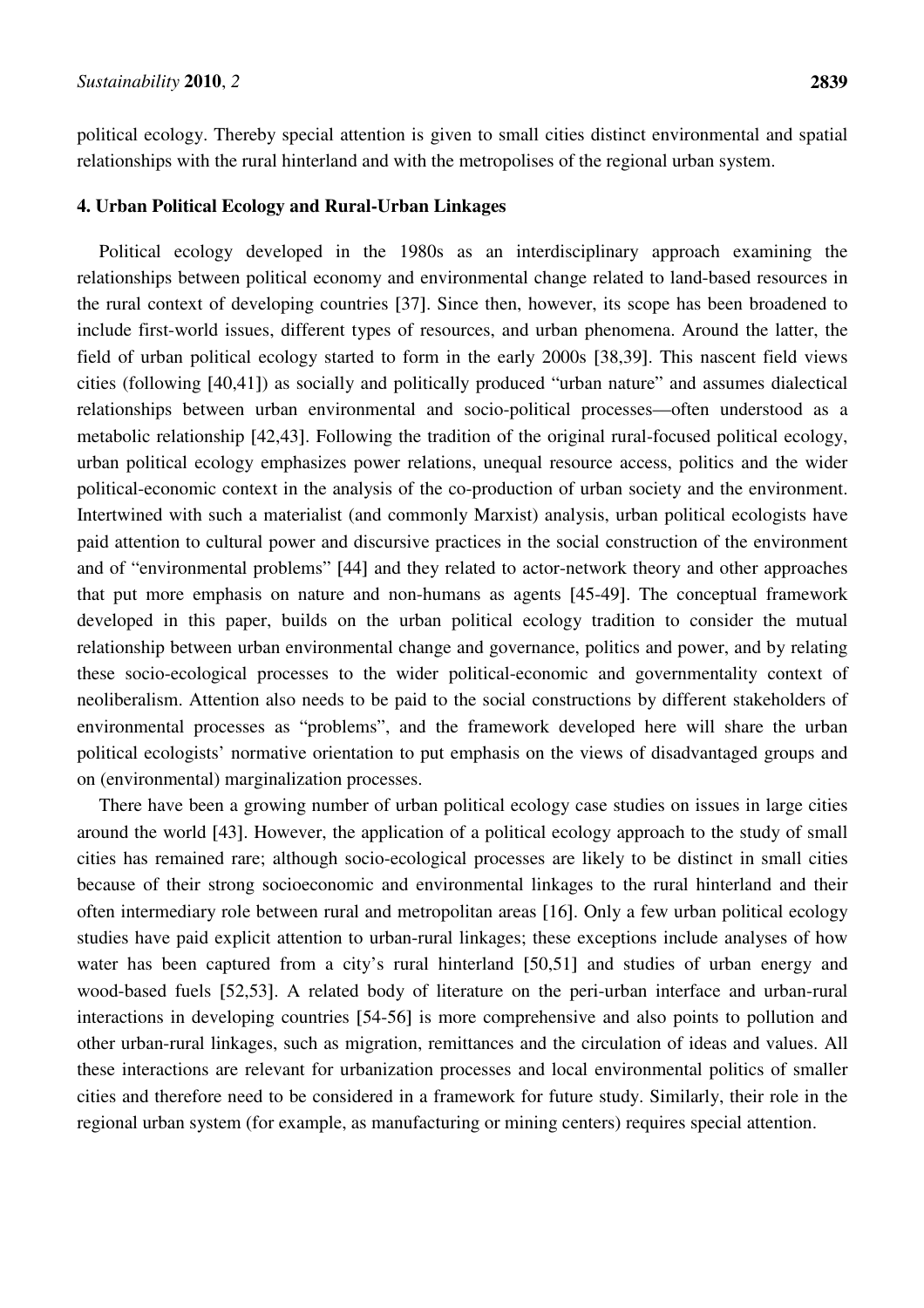#### **5. Small Cities, Environmental Governance and Neoliberalism in India**

The following brief empirical section attempts to illustrate relevant issues related to neoliberal environmental governance in small cities using the case of India. This region has been selected because of the large size of the population residing in small cities and because of its diversity in terms of "actually existing" neoliberal policy. However, this part, on the situation of small cities in India, is only explorative. It is based on a review of secondary literature and documents, as well as on 20 open-ended interviews with key informants (mostly academics) in India and a few initial field visits to small cities in West Bengal and Kerala. Given the scarcity of existing research, the interviewees' observations were mostly based on personal impressions of a few selected small cities and therefore need to be understood as hypotheses rather than as evidence.

In the Indian context, urban agglomerations that fall into the category of "small cities", as defined in this paper, normally have a population of about 50,000 to 500,000 people. Typical small cities would, for example, include district headquarters and other urban centers that offer tertiary services (banking, secondary education, *etc.*), represent wholesale markets for agricultural goods, and are retailers for consumer goods beyond daily needs. In some cases, small cities are also sites of simple manufacturing and mining. (State capitals or high-technology industrial cities of the same population-size group, however, are not considered "small cities" here due to their political clout and national importance.) Small cities typically have the administrative status of a municipality. They are excluded from the Jawaharlal Nehru National Urban Renewal Mission (JNNURM), a central-government program for the improvement of infrastructure in 63 large cities of "national importance" and/or of more than 1 million inhabitants (see below).

Statistics indicate the demographic and ecological relevance of small cities. More than 100 million people, or 35% of India's urban population, live in cities of 50,000-999,999 inhabitants. The population of these cities has been growing by no less than 27% from 1991 to 2001, which is only slightly slower than in metropolitan areas [57,58]. The interviewed key persons pointed at very distinct (demographic) histories of small cities; some attract wealthy landowners from the rural hinterland, others poorer landless workers, and still others salaried employees who commute to a nearby large city. Furthermore, the overall growth of small cities implies significant ecological transformations—be it the conversion of wetlands or agricultural plots at the urban fringe, or the increased air and water pollution and generation of solid waste. It appears that only a few small cities, particularly industrial towns, have started addressing (the often severe) pollution problems, most likely due to pressure from the respective state pollution boards. Generally, the explorative interviews and field visits pointed to the diversity of socio-ecological and political processes of these "ordinary cities". However, the interviewed key informants pointed to the general severity of brown-agenda issues in small cities: Their public infrastructure (e.g., housing, water supply, sewage) generally lags behind that of large cities in India. Green agenda issues, such as greenhouse-gas emissions, on the other hand, have not yet entered the environmental discourse in these places.

The neoliberalization of urban governance in India needs to be seen in the context of the country's overall political-economic reforms that accelerated in 1991. Economic reform policies included privatization, deregulation, trade liberalization and increased outward orientation. Thereby, some metropolitan cities were able to take advantage of this: Delhi and Mumbai, for example, were able to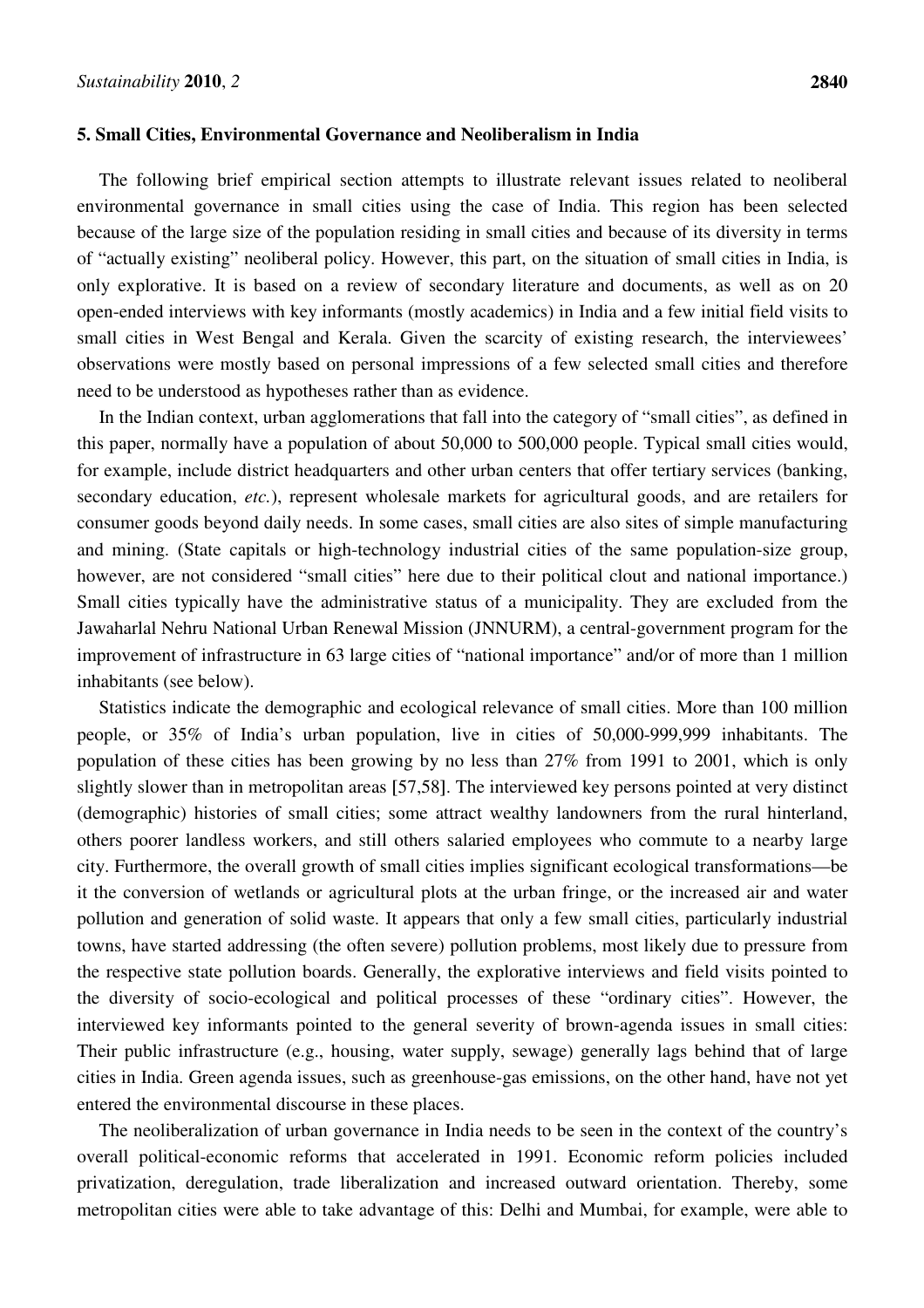attract multinational companies; Chennai, Hyderabad and especially Bangalore developed into global information-technology and communication centers. Field visits to smaller cities suggest less dramatic changes in the productive economy but an extraordinary expansion of retail business for consumer goods. A liberalized banking sector and the associated availability of consumer loans also facilitated a construction boom in small cities and their motorization through motorcycles and cars.

India's political-economic reform met with well-established state institutions and powerful local "intermediate classes" resulting in gradual, partial and uneven (neo-)liberalization processes [59]. Within India's federal political system, the state governments implemented the structural reforms in diverse ways and at different paces resulting in state-specific trajectories of neoliberal economic policy [60]. The economic reforms also coincided with the 73rd and 74th constitutional amendments of 1992 to devolve powers to elected local councils in villages and cities. In many states this decentralization process has been part and parcel of neoliberal reform and it facilitated the retreat of the state and the depoliticization of governance; other states—often those with a longer history of decentralization and strong political movements supporting it—the constitutional amendments presented an opportunity for deepening local, participatory democracy [61]. In short, "actually existing" neoliberalism in India varies from state to state and is intertwined with political decentralization.

Nevertheless, the central government encourages the adoption of neoliberal urban governance by state governments. In line with a neoliberal form of governmentality to govern at arm's length, the central government makes funding of urban development schemes conditional on the implementation of a neoliberal urban reform package. This package includes the promotion and facilitation of foreign direct investment in infrastructure projects, public-private partnerships in service delivery, e-governance and public disclosure of performance information, tax reform, user charges for urban services, but it also ear-marks provisions of basic services to the urban poor, community participation and the strengthening of elected urban local bodies [62]. Interviewed key respondents, however, thought that the neoliberalization of urban governance has been very sluggish, particularly in small cities. For instance, user fees for urban services (e.g., water provision or waste collection) have rarely been implemented; private-public partnerships seem to be rare. Small cities have generally also failed to widen their tax base, as they were not able to improve the collection of property taxes or introduce new forms of taxation.

The stated goal of the reform policy is to enhance the credit rating of cities and enable them to directly access institutional and private capital sources for their infrastructural development. However, most small cities (except for the very prosperous ones) have in the past failed to attract private and public investment and had to reduce their budget allocations to infrastructure development [63]. Moreover, an interviewee suggested that small cities now find it even more difficult to raise money from the banking sector, as the state government retreated as the guarantor for municipal loans. This has resulted in disproportionately declining financial resources of smaller cities—further decreasing their capabilities to address growing brown and green agenda problems. The "triple challenge" of environmental governance in small cities thus seems to have been accentuated through neoliberal reform in India. At last, policymakers have recently proposed state-level pooled financing mechanisms through which small cities would become better able to access (domestic) capital markets [62].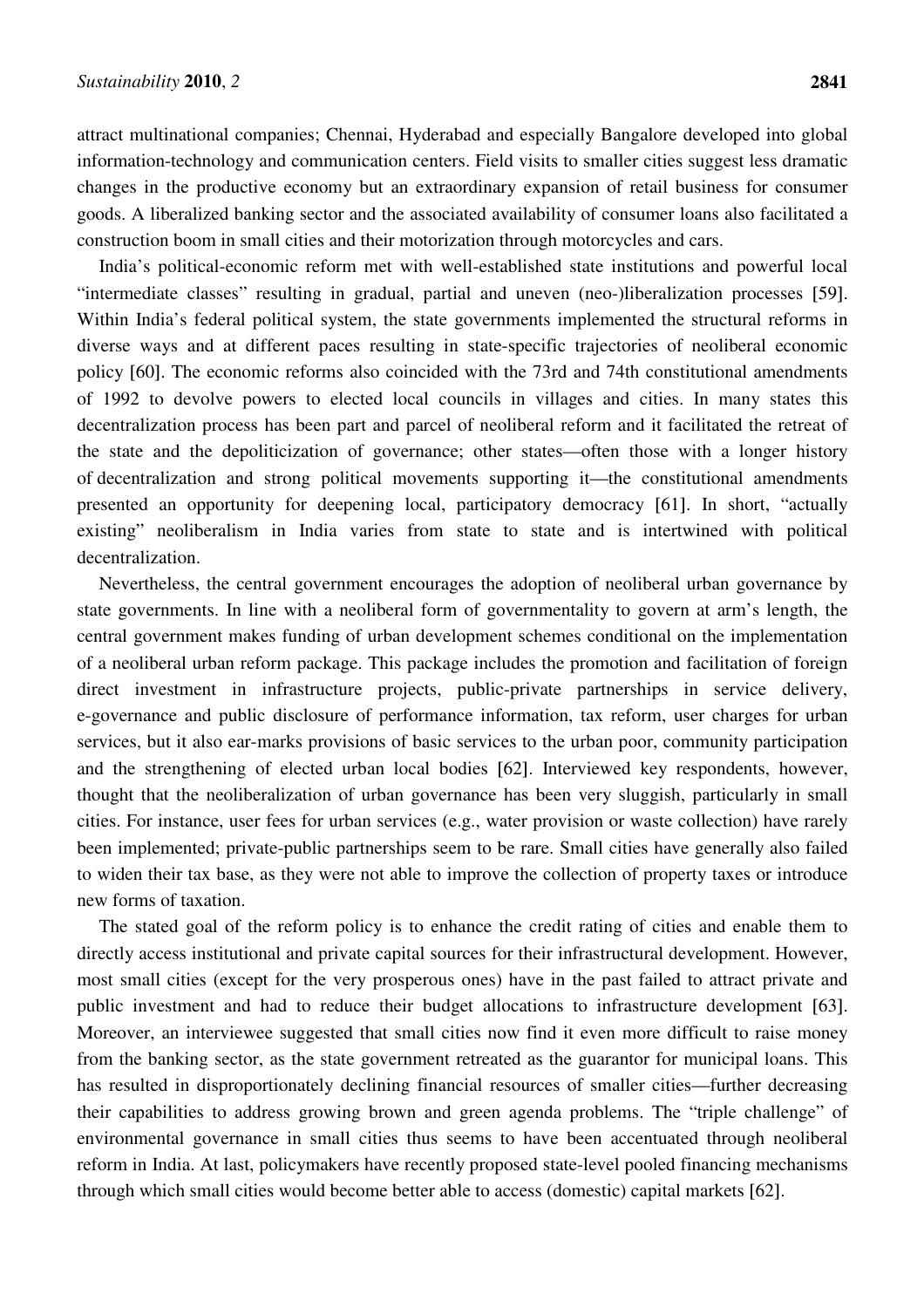Furthermore, the central governments' urban development schemes have reinforced an already "top-heavy urban hierarchy" [63] wherein small cities fall further behind. For instance, Government of India launched the JNNURM (see above) in 2005 for the renewal of 63 large cities of national (and international) importance. As indicated earlier, funding is conditional on the implementation of a standardized neoliberal urban reform package. Furthermore, one of the rationales of the mission is "for the cities to realize their full potential and become effective engines of growth" [64], echoing the mainstream neoliberal discourse on the role of large cities [3]. Under a sub-component of the mission, smaller cities are also supported through public investment in infrastructure [62], but they receive only about 11% of the total allocation although they have a larger combined population than the million cities. One interviewee maintained that many small cities also fail to benefit from this infrastructure scheme because they are not able to mobilize the required matching funds.

Political decentralization has formally given cities more rights and responsibilities. After the 74th constitutional amendment of 1992, urban local bodies are officially in charge of environmental protection, provision of amenities, sanitation, solid waste management and safeguarding the interests of the weaker sections of society. However, studies on decentralization in large cities indicate that the capacities of elected urban bodies have not been strengthened enough for them to take on the devolved responsibilities, particularly the technical and planning functions. Indeed, many government funds, including those for water provision, sanitation or housing, are still funneled through state-government or para-statal agencies [65]. Some informants suggested that the agency of small cities (or municipalities) remains even more limited. They may play a role in solid waste management and the provision of community toilets, but water provision, the management of sewage systems or land-use planning, remain controlled by state and para-statal agencies. The urban local bodies tend to lack the capacity and capability to take on a more active role in environmental governance. As in large cities, furthermore, public participation in urban governance has been left wanting. Participation in the urban context, means often no more than consulting some stakeholders for the sanction of new projects. For instance, effective city-level standing committees and democratic ward-level committees and meetings have been established in only a very few states [65,66].

A growing number of recent studies on environmental politics in India's largest cities [67-71] point to a general tendency towards polarization and fragmentation and to an increased influence of the middle classes, civil-society groups and "green courts" on (environmental) policy. Middle-class environmentalism has often resulted in the marginalization of the poor within the metropolitan area and their dislocation to the metropolitan periphery. Environmental policy has been moved out of the democratic realm, becoming depoliticized and technocratized [34]. Much less is known about corresponding political processes in India's small cities. But the interviewees assumed that (environmental) politics in small cities are likely to be different. Despite the introduction of elected urban local bodies, the district magistrate (government officer of the Indian Administrative Service) remains the *de facto* center of power in provincial small cities. Where environmental measures are taken, they often originate from the initiative of the district magistrate. As these bureaucrats are posted on a relatively short rotational basis, their personal environmental initiatives are rarely sustained. Furthermore, a relative political vacuum in many small cities may allow business groups to capture the district bureaucracy—and thus urban environmental governance. In comparison with the situation in metropolises, furthermore, a strong civil society in the form of a well-organized and environmentally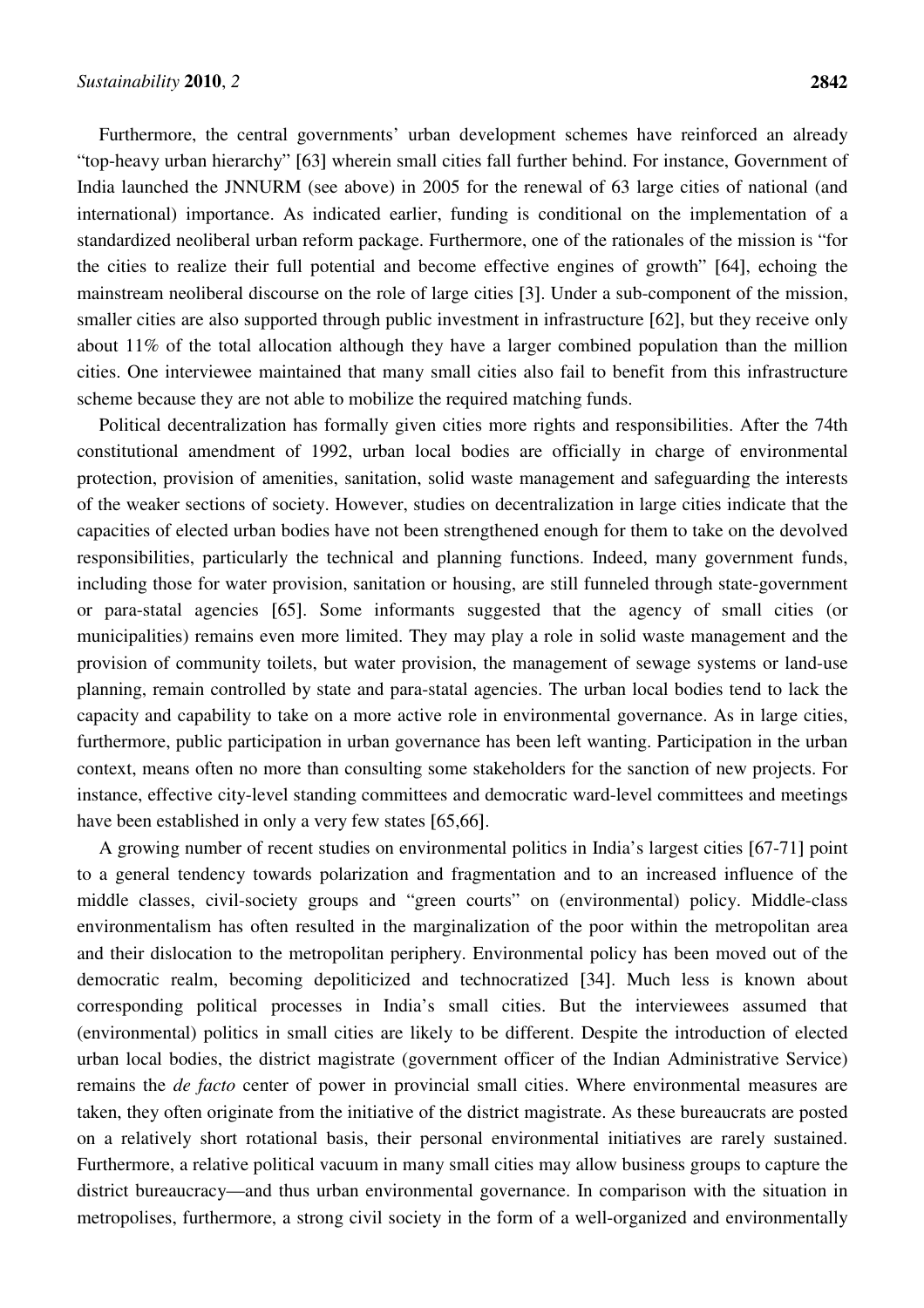conscious middle class seems largely absent and unlikely to significantly influence environmental governance. Contestations between different state agencies and between state and central authorities may be more relevant here.

#### **6. Further Research**

In contrast to an increased attention to metropolitan cities in policy and research, small cities, their environmental dynamics, governance and politics, have rarely been the object of study in India or elsewhere in the developing world. Very little is known about socio-ecological processes in this type of human settlement in current contexts of neoliberalization and decentralization. Yet, such knowledge is necessary to gain a more complete picture of ongoing global urbanization processes and their environmental and political implications.

To narrow this knowledge gap, more explorative research is necessary first. For example, urbanization processes, related ecological transformations and environmental histories, and "green/brown agenda" issues in small cities need to be identified and portrayed. This can be done through an analysis of secondary data (maps, census data, plans, satellite images, pollution data series), if available, and accompanied by field observations, urban transect walks and participatory resource mappings. Further, evolving forms of environmental governance in Indian small cities and their characteristics in relation to neoliberalism and decentralization need to be mapped. Apart from using (semi-)official documents to characterize formal institutional structures and policies at the central and state levels, as well as city-specific initiatives, key informant interviews are required to identify the political actors involved in city-specific environmental governance. Semi-structured interviews with representatives of these organizations and groups (incl. different government agencies, para-statal bodies, elected urban local bodies, political parties, private-sector organizations, local media, NGOs and communities including marginalized groups) can then be employed to identify changes in (local) environmental governance since the introduction of neoliberal reform and decentralization policies, to discern the spreading of neoliberal environmental discourse and to find varying environmental interpretations and problem constructions.

A second, more analytical, aim is to better understand how neoliberal reform and decentralization policies have intersected with local politics and environmental histories to affect urban sustainable development in small cities. This aim would require an examination of the politics that, in interaction with city-specific environmental histories and challenges, have shaped environmental governance in particular small cities. In-depth interviews with the identified political actors and with key informants are likely to yield information on different (environmental) interests, incentives, strategies, relative power, as well as reasons and capacities to support, devise, implement or resist particular (neoliberal) environmental programs, projects and initiatives at the city level. Related information can also be gained in more subtle ways, that is, through participant observation in low- and middle-income settlements, community, NGO, official and other meetings.

Finally, an evaluation of environmental governance and initiatives in terms of their ecological, economic, social and political implications within and beyond selected small cities has potential to illuminate the relationships between neoliberal, decentralized governance and urban sustainable development. Research should develop its own normative evaluation criteria that are particularly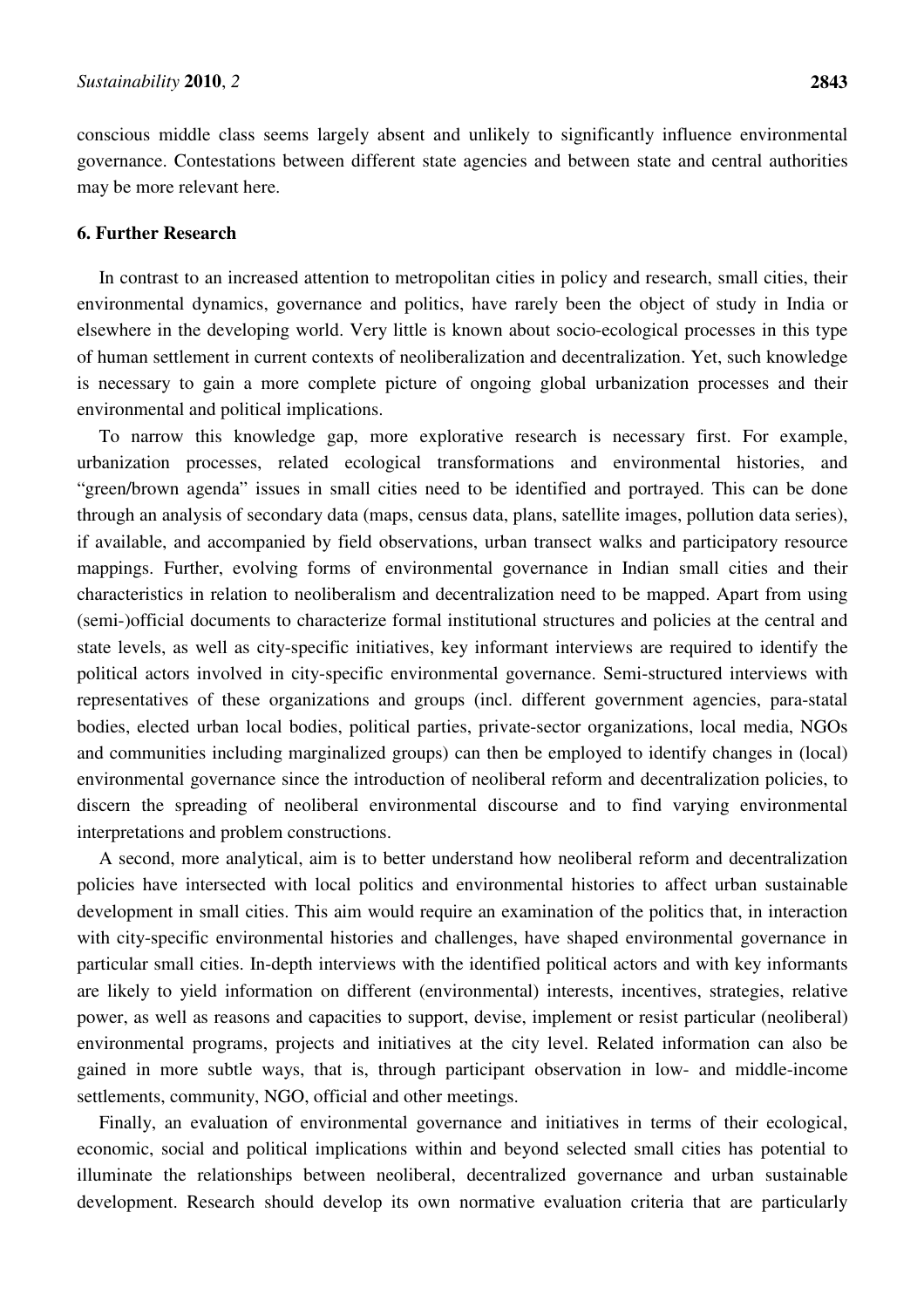sensitive to impacts on poorer and socially marginalized sections of society. These criteria may include environmental sustainability, shifting emphasis on green or brown agenda, livelihood change, social inclusion/exclusion and empowerment. As primary scientific measurements are costly and time-intensive, environmental implications (including environmental tradeoffs and spatial externalities) of neoliberalized and decentralized forms of governance can also be appraised qualitatively through secondary data and field observations. Similarly, it seems appropriate to qualitatively assess socioeconomic and political implications of city-level environmental governance through semi-structured interviews with political actors and with focus groups with different groups of urban residents (across classes, genders and neighborhoods).

In the Indian context, such research would be usefully sited in different states representing different trajectories of neoliberal reform and decentralization. For example, West Bengal characterizes a state with a long history of democratic decentralization but cautious adoption of neoliberal reforms under subsequent Left Front Governments. Madhya Pradesh has been a relatively "fast reformer" under Congress-led and BJP-led governments, yet decentralization has been only part of neoliberal reforms and remains little politicized. In Gujarat, market-oriented reforms exceeded democratic decentralization as entrepreneurial classes have shaped political trajectories. It can be hypothesized that small cities in West Bengal are most likely to implement socially inclusive projects and programs addressing mainly brown agenda issues because of the pressure from relatively powerful, accountable urban local bodies. In contrast, primary attention to economic growth under neoliberal reforms and discourses in Gujarat are expected to have led to the neglect of smaller cities and the environment of poorer citizens, and Madhya Pradesh's lack of well-rooted urban local bodies together with the vesting of power/knowledge in the bureaucracy is likely to have made social and environmental outcomes most dependent on the attitude and capability of individual officials.

The presented conceptual framework suggests, however, that specific local political and environmental situations and histories also have an impact on a city's practiced environmental governance and sustainable development. To assess the influence of local politics and environmental histories (*vis-à-vis* that of the overall policy context), therefore, several small cities in the same state would need to be studied and compared. Cities could be usefully selected based on political criteria such as relative strength of political parties, congruence or divergence of the parties in power at different scales of government or assumed strength of civil society. To represent cities with different environmental histories and challenges, a study may look at both industrial towns and commercial, service-oriented small cities. Given the research aims, such a study should attempt to control other potentially relevant variables, such as poverty level, population growth/pressure, distance and influence from metropolitan areas, and municipal status. In the Indian case, for example, provincial, poor and fast-growing, unincorporated municipalities would form a suitable sample of cases.

Given the multifariousness of local politics and environmental histories, the proposed case studies are more able to build hypothesis than test them. However, the comparison of inter-state and intra-state variation regarding effects on urban sustainable development would point to the relative significance of state-level neoliberal reform and decentralization policies *versus* local political and environmental contexts. Comparing small cities with the metropolises in the same urban system will also allow addressing more fundamental questions, such as whether small cities are just the late adopters of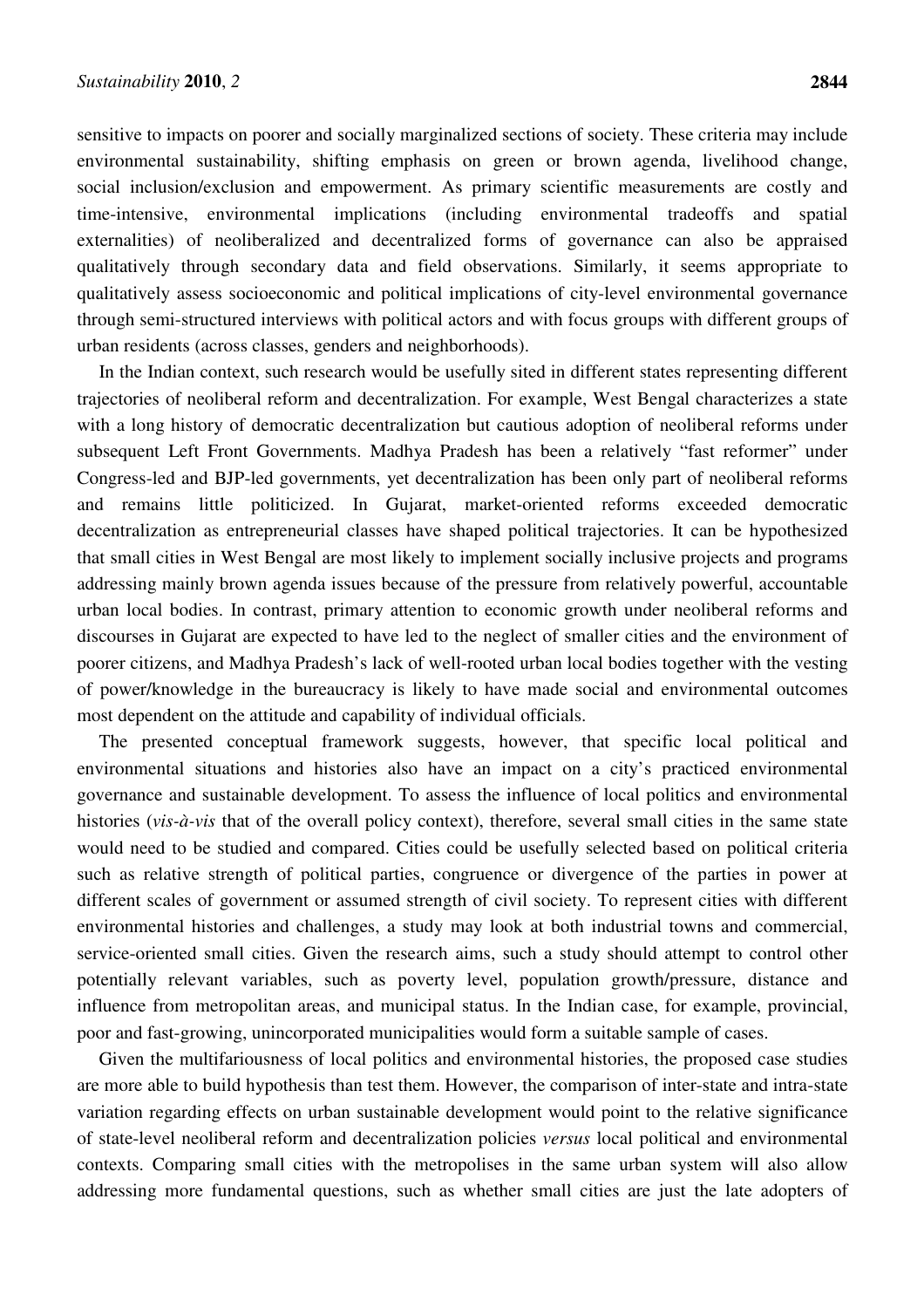watered-down forms of neoliberalism and neoliberal environmental governance, or whether they form a fundamentally different case.

### **References**

- 1. *State of World Population 2007: Unleashing the Potential of Urban Growth*; United Nations Population Fund: New York, NY, USA, 2007.
- 2. Beall, J.; Fox, S. *Cities and Development*; Routledge: Oxon, UK, 2009.
- 3. *World Development Report 2009: Reshaping Economic Geography*; World Bank: Washington, DC, USA, 2009.
- 4. Drakakis-Smith, D.W. *Third World Cities*, 2nd ed.; Routledge: London, UK, 2000.
- 5. Gilbert, A.; Gugler, J. *Cities, Poverty, and Development: Urbanization in the Third World*, 2nd ed.; Oxford University Press: Oxford, UK, 1992.
- 6. Potter, R.B.; Salau, A.T. *Cities and Development in the Third World*; Mansell: London, UK, 1990.
- 7. Hardoy, J.E.; Mitlin, D.; Satterthwaite, D. *Environmental Problems in an Urbanizing World: Finding Solutions for Cities in Africa, Asia, and Latin America*; Earthscan: London, UK, 2001.
- 8. Marcotullio, P.; McGranahan, G. *Scaling Urban Environmental Challenges: From Local to Global and Back*; Earthscan: London, UK, 2007.
- 9. *Sustainable Cities in Developing Countries: Theory and Practice at the Millennium*; Pugh, C.D.J., Ed.; Earthscan: London, UK, 2000.
- 10. McGranahan, G.; Satterthwaite, D. Environmental health or ecological sustainability? Reconciling the brown and green agendas in urban development. In *Sustainable Cities in Developing Countries*; Pugh, C.D.J., Ed.; Earthscan: London, UK, 2000; pp. 73-90.
- 11. World Bank. *Systems of Cities: Harnessing Urbanization for Growth and Poverty Alleviation*. *The World Bank Urban and Local Government Strategy*; Available online: http://www. wburbanstrategy.org/urbanstrategy/ (accessed on 7 June 2010).
- 12. Robinson, J. *Ordinary Cities: Between Modernity and Development*; Routledge: London, UK, 2006.
- 13. Cohen, B. Small cities, big problems. *Issues Sci. Technol.* **2004**, *20*, 87-89.
- 14. Steinberg, F; Miranda, L. Local agenda 21, capacity building and the cities of Peru. *Habitat Int.*  **2005**, *29*, 163-182.
- 15. Florida, R. *Cities and the Creative Class*; Routledge: Oxon, UK, 2005.
- 16. Bolay, J.; Rabinovich, A. Intermediate cities in Latin America: Risk and opportunities of coherent urban development. *Cities* **2004**, *21*, 407-421.
- 17. *Small Cities: Urban Experience beyond the Metropolis*; Bell, D., Jayne, M., Eds.; Routledge: Oxon, UK, 2006.
- 18. Harvey, D. *A Brief History of Neoliberalism*; Oxford University Press: Oxford, UK, 2005.
- 19. Sassen, S. *Cities in a World Economy*, 3rd ed.; Pine Forge Press: Thousand Oaks, CA, USA, 2006.
- 20. Taylor, P.J. *World City Network: A Global Urban Analysis*; Routledge: London, UK, 2004.
- 21. Brenner, N.; Theodore, N. Cities and the geographies of "actually existing neoliberalism". *Antipode* **2002**, *34*, 349-379.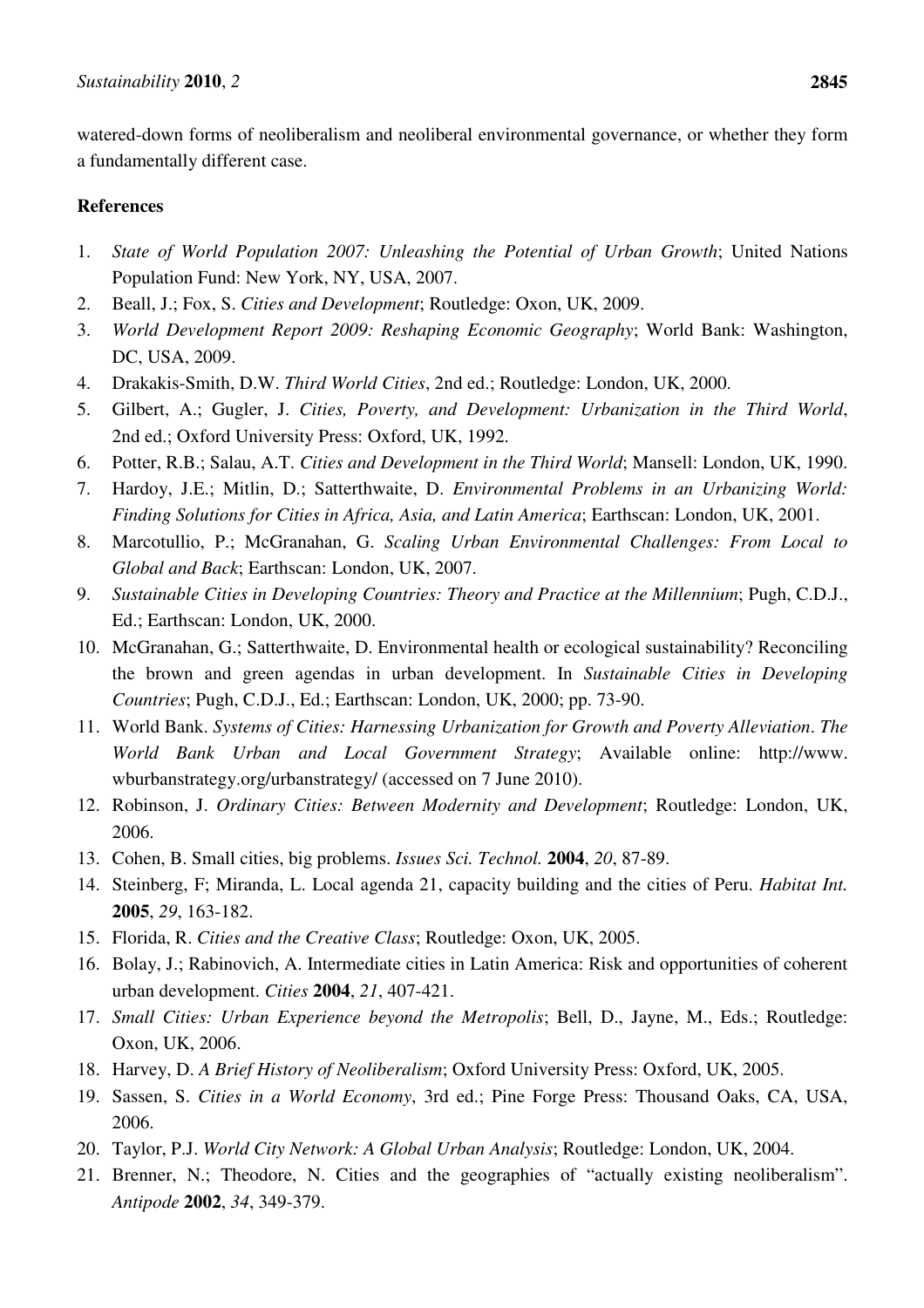- 22. Brand, P. Green subjection: The politics of neoliberal urban environmental management. *Int. J. Urban Reg. Res.* **2007**, *31*, 616-632.
- 23. *Relocating Global Cites: From the Centre to the Margins*; Amen, M.M., Archer, K., Bosman, M.M., Eds.; Rowman and Littlefield: Lanham, MD, USA, 2006.
- 24. *Global City-Regions: Trends, Theory, Policy*; Scott, A.J., Ed.; Oxford University Press: Oxford, UK, 2001.
- 25. *The Making of Global City Regions: Johannesburg, Mumbai/Bombay, São Paolo, and Shanghai*; Segbers, K., Ed.; The Johns Hopkins University Press: Baltimore, MD, USA, 2007.
- 26. McCarthy, J.; Prudham, S. Neoliberal nature and the nature of neoliberalism. *Geoforum* **2004**, *35*, 275-283.
- 27. Foucault, M. *The Birth of Biopolitics: Lectures at the Collège de France, 1978–79*; Palgrave Macmillan: Basingstoke, UK, 2008.
- 28. Merry, S.E. Spatial governmentality and the new urban social orders: Controlling gender violence through law. *Amer. Anthropol.* **2001**, *103*, 16-29.
- 29. Rodgers, D. "Disembedding" the city: Crime, insecurity and spatial organization in Managua, Nicaragua. *Environ. Urban.* **2004**, *16*, 113-124.
- 30. te Lintelo, D.J.H. The spatial politics of food hygiene: Regulating small-scale retail in Delhi. *Eur. J. Develop. Res.* **2009**, *21*, 63-80.
- 31. Lemke, T. "The birth of bio-politics": Michel Foucault's lecture at the Collège de France on neo-liberal governmentality. *Econ. Soc.* **2001**, *30*, 190-207.
- 32. *Contesting Neoliberalism: Urban Frontiers*; Leitner, H., Peck, J., Sheppard, E.S., Eds.; Guilford Press: New York, NY, USA, 2007.
- 33. Agrawal, A. *Environmentality: Technologies of Government and the Making of Subjects*; Duke University Press: Durham, NC, USA, 2005.
- 34. Harriss, J. "Politics is a dirty river": But is there a new politics of civil society? Perspectives from global cities in India and Latin America. In *Power Matters: Essays on Institutions, Politics, and Society in India*; Harriss, J., Ed.; Oxford University Press: New Delhi, India, 2006; pp. 256-274.
- 35. Mawdsley, E. "Environmentality" in the neoliberal city: Attitudes, governance and social justice. In *The New Middle Classes: Globalizing Lifestyles, Consumerism and Environmental Concern*; Meier, L., Lange, H., Eds.; Springer: Houten, NL, USA, 2009; pp. 237-251.
- 36. *UN-Habitat Best Practices Database in Improving the Living Environment, 2008*; Available online: www.unhabitat.org/bestpractices/2008/bestlist.asp?cmd=resetall (accessed on 12 June 2010).
- 37. Blaikie, P.M.; Brookfield, H.C. *Land Degradation and Society*; Methuen: London, UK, 1987.
- 38. Keil, R. Urban political ecology. *Urban Geogr.* **2003**, *24*, 723-738.
- 39. Keil, R. Progress report: Urban political ecology. *Urban Geogr.* **2005**, *26*, 640-651.
- 40. Harvey, D. *Justice, Nature, and the Geography of Difference*; Blackwell: Cambridge, MA, USA, 1996.
- 41. Lefebvre, H. *The Production of Space*; Blackwell: Oxford, UK, 1991.
- 42. Swyngedouw, E.; Heynen, N. Urban political ecology, justice and the politics of scale. *Antipode*  **2003**, *35*, 898-918.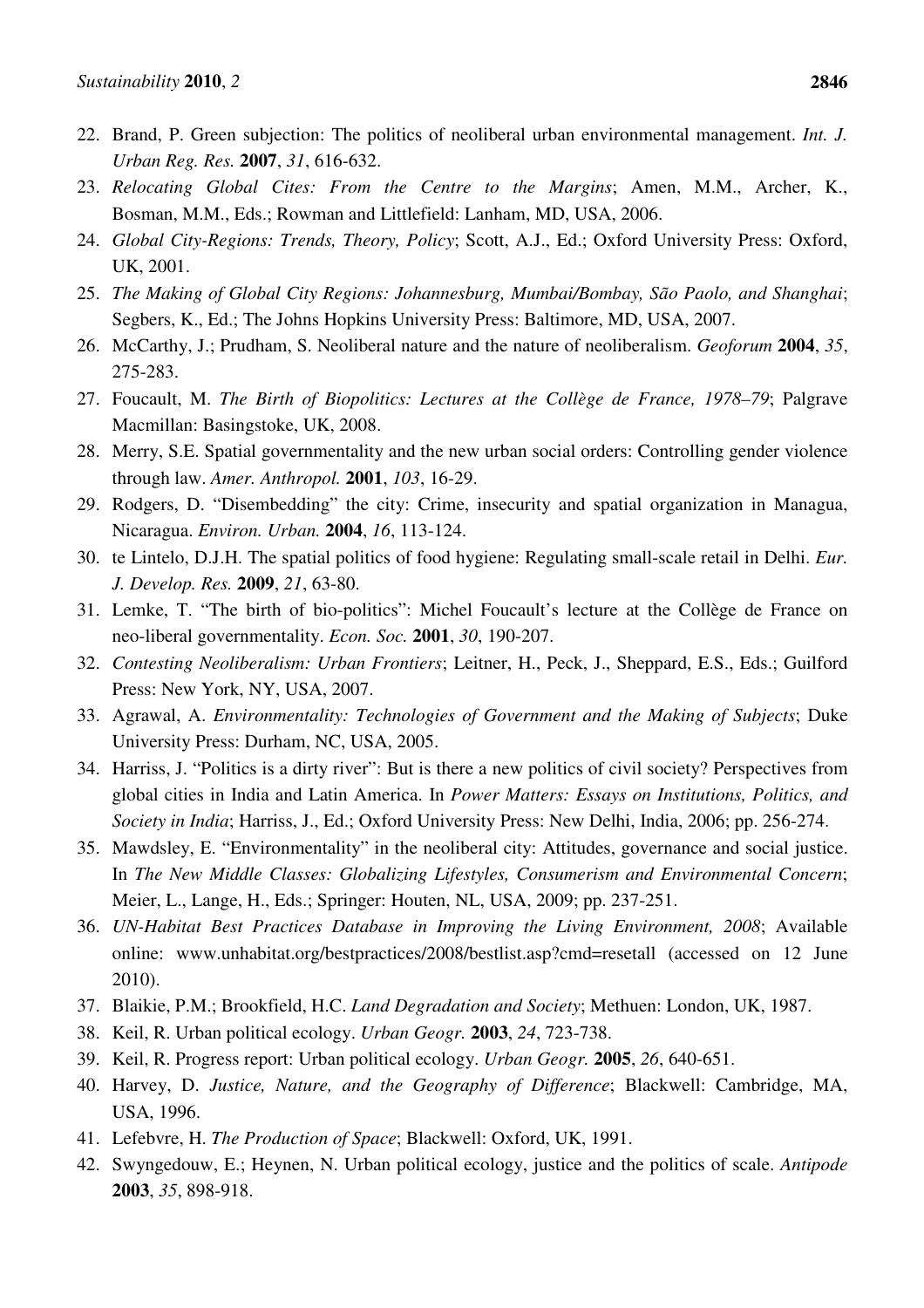- 43. *In the Nature of Cities: Urban Political Ecology and the Politics of Urban Metabolism*; Heynen, N., Kaïka, M., Swyngedouw, E., Eds.; Routledge: London, UK; New York, NY, USA, 2006.
- 44. Kaïka, M. Constructing scarcity and sensationalising water politics: 170 days that shook Athens. *Antipode* **2003**, *35*, 919-954.
- 45. Swyngedouw, E. The city as a hybrid: On nature, society and cyborg urbanization. *Capitali. Nat. Social.* **1996**, *7*, 65-80.
- 46. Braun, B. Environmental issues: Writing a more-than-human urban geography. *Prog. Hum. Geogr.*  **2005**, *29*, 635-650.
- 47. Gareau, B. Class consciousness or natural consciousness? Socionatural relations and the potential for social change: Suggestions from development in southern Honduras. *Rethink. Marxism* **2008**, *20*, 120-141.
- 48. Perkins, H.A. Ecologies of actor-networks and (non)social labor within the urban political economies of nature. *Geoforum* **2007**, *38*, 1152-1162.
- 49. Davis, M. *Ecology of Fear: Los Angeles and the Imagination of Disaster*, 1st ed.; Metropolitan Books: New York, NY, USA, 1998.
- 50. Loftus, A.; McDonald, D. Of liquid dreams: A political ecology of water privatization in Buenos Aires. *Environ. Urban.* **2001**, *13*, 179-199.
- 51. Swyngedouw, E. Power, nature, and the city: The conquest of water and the political ecology of urbanization in Guayaquil, Ecuador: 1880–1990. *Environ. Plan. A* **1997**, *29*, 311-332.
- 52. Ribot, J. Theorizing access: Forest profits along Senegal's charcoal commodity chain. *Develop. Change* **1998**, *29*, 307-341.
- 53. van der Horst, G. *Political Ecology of Urbanization: Fuelwood Use and Sourcing in Maun, Botswana*; PhD Thesis; University of Guelph: Guelph, Ontario, Canada, 2007 (unpublished).
- 54. Lynch, K. *Rural-Urban Interaction in the Developing World*; Routledge: London, UK; New York, NY, USA, 2005.
- 55. McGregor, D.F.M.; Simon, D.; Thompson, D.A. *Peri-Urban Interface: Approaches to Sustainable Natural and Human Resource Use*; Earthscan: London, UK, 2006.
- 56. *The Earthscan Reader in Rural-Urban Linkages*; Tacoli, C., Ed.; Earthscan: London, UK, 2006.
- 57. *Census of India, 2001*; Available online: http://www.censusindia.gov.in/ (accesses on 24 July 2008).
- 58. Bhagat, R.B. Urban Growth by City and Town Size in India. Paper presented at the Annual Meeting of the Population Association of America, Philadelphia, PA, USA, 31 March–2 April 2005.
- 59. Harriss-White, B. *India Working: Essays on Society and Economy*; Cambridge University Press: Cambridge, UK, 2003.
- 60. *Regional Reflections: Comparing Politics across Indian States*; Jenkins, R., Ed.; Oxford University Press: New Delhi, India, 2004.
- 61. Harriss, J. Public action and the dialectics of decentralisation: against the myth of social capital as "the missing link in development". *Soc. Sci.* **2001**, *29*, 25-40.